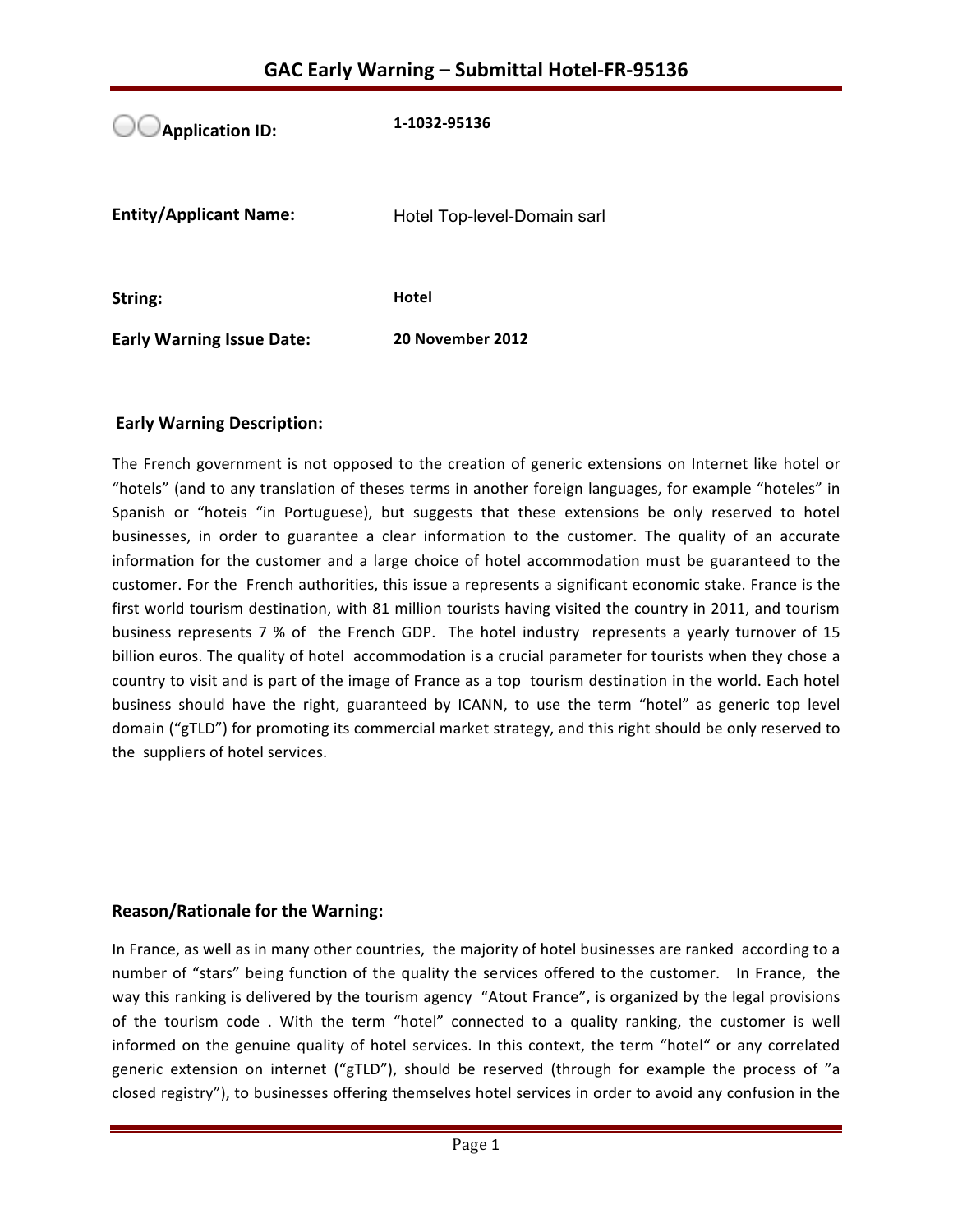customers' mind. The guarantee of a clear information of the customer on hotel accommodation services is the best way to promote tourism industry, not only in France but also in the whole world, through a fair competition of hotel businesses. Behind the term hotel as a generic denomination ('gTLD,"), any customer in the world must have the guarantee that will be directly connected to an hotel. 

# **Supporting Countries (Optional):**

**Possible Remediation:**

**Further Notes from GAC (Optional):** 

# **Instructions for Applicant**

# **ICANN** strongly encourages that the applicant work with relevant parties as soon as possible to address the concern voiced in the GAC Early Warning.

Upon receipt of this GAC Early Warning, the applicant has 21 calendar days to inform the GAC and ICANN, through the TLD Application System (TAS), of its decision to either withdraw or continue with the application. If the applicant does not notify the GAC and ICANN within 21 days of receiving the GAC Early Warning of its decision. The application will not move forward with the evaluation process.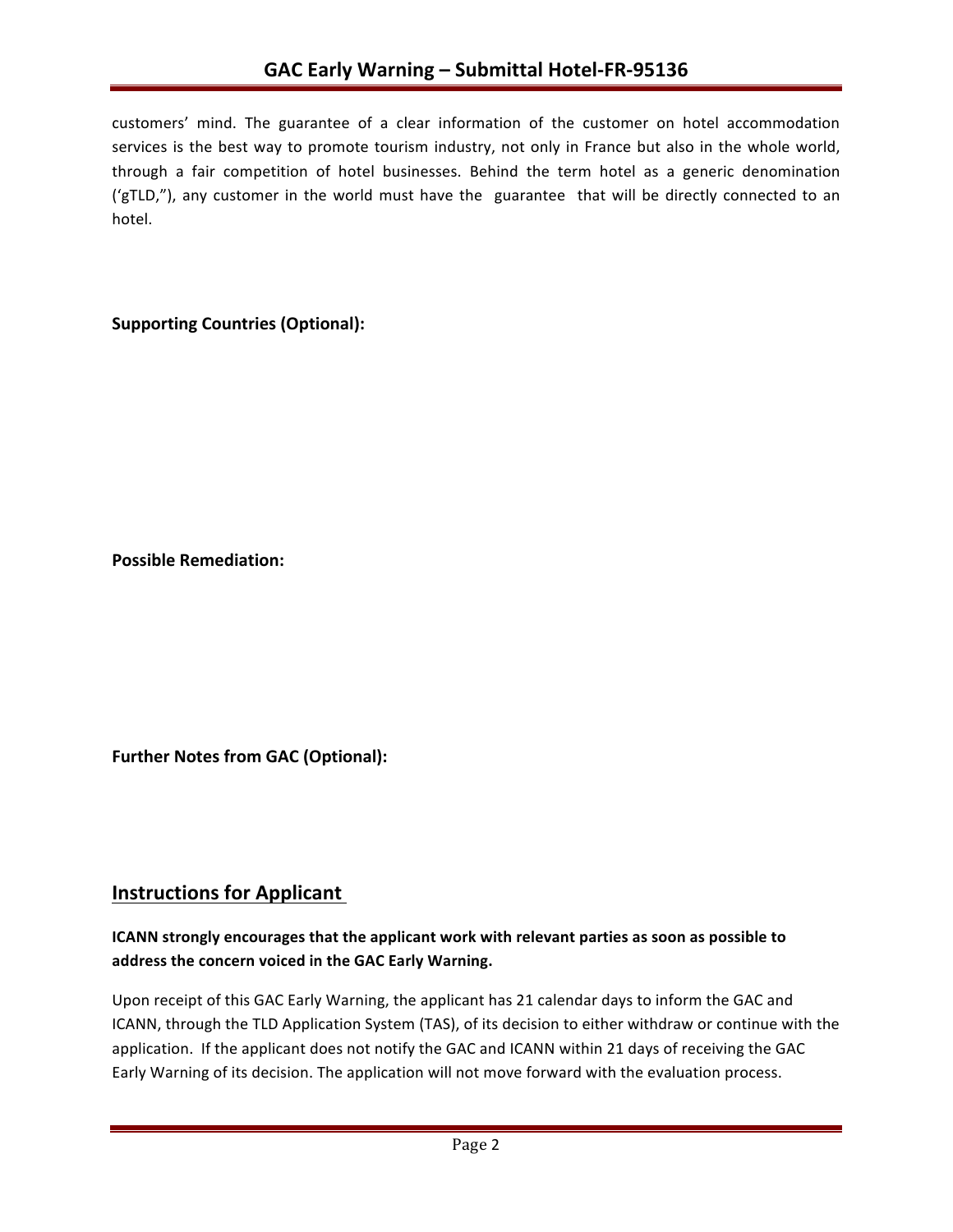#### **Asking questions about your GAC EW**

If you have questions or need clarification about your GAC Early Warning, please contact {*TBD*}. As highlighted above, ICANN strong encourages applicant's to contact {TBD} as soon as practical to ensure you are able to move to the next steps within the 21 day allotted time period.

#### **Continuing with your application**

If the applicant chooses to continue then they must complete the "Applicant's Response" section below notifying the GAC of intended actions, including the expected completion date, and remit their response to {need to define where this will be sent} within 21 days. Separately, the applicant must indicate in TAS its intention to continue with their application.

To complete these tasks the applicant must perform the following steps:

- 1. Log into TAS
- 2. Open the GAC Early Warning task
- 3. Click on the "Continue" button
- **4.** Separately, submit the GAC EW with the completed "Applicant Response" section to {*TBD* }

#### **Withdrawing your application**

Applicants choosing to withdraw must notify ICANN and the GAC within the 21-day window to be eligible for a refund of 80% of the evaluation fee (USD 148,000).

To receive the 80% refund, within 21-days the applicant must perform the following steps:

- 1. Log into TAS
- 2. Open the GAC Early Warning task
- **3.** Click on the "Withdraw" button

#### For questions please contact: gacearlywarning@gac.icann.org